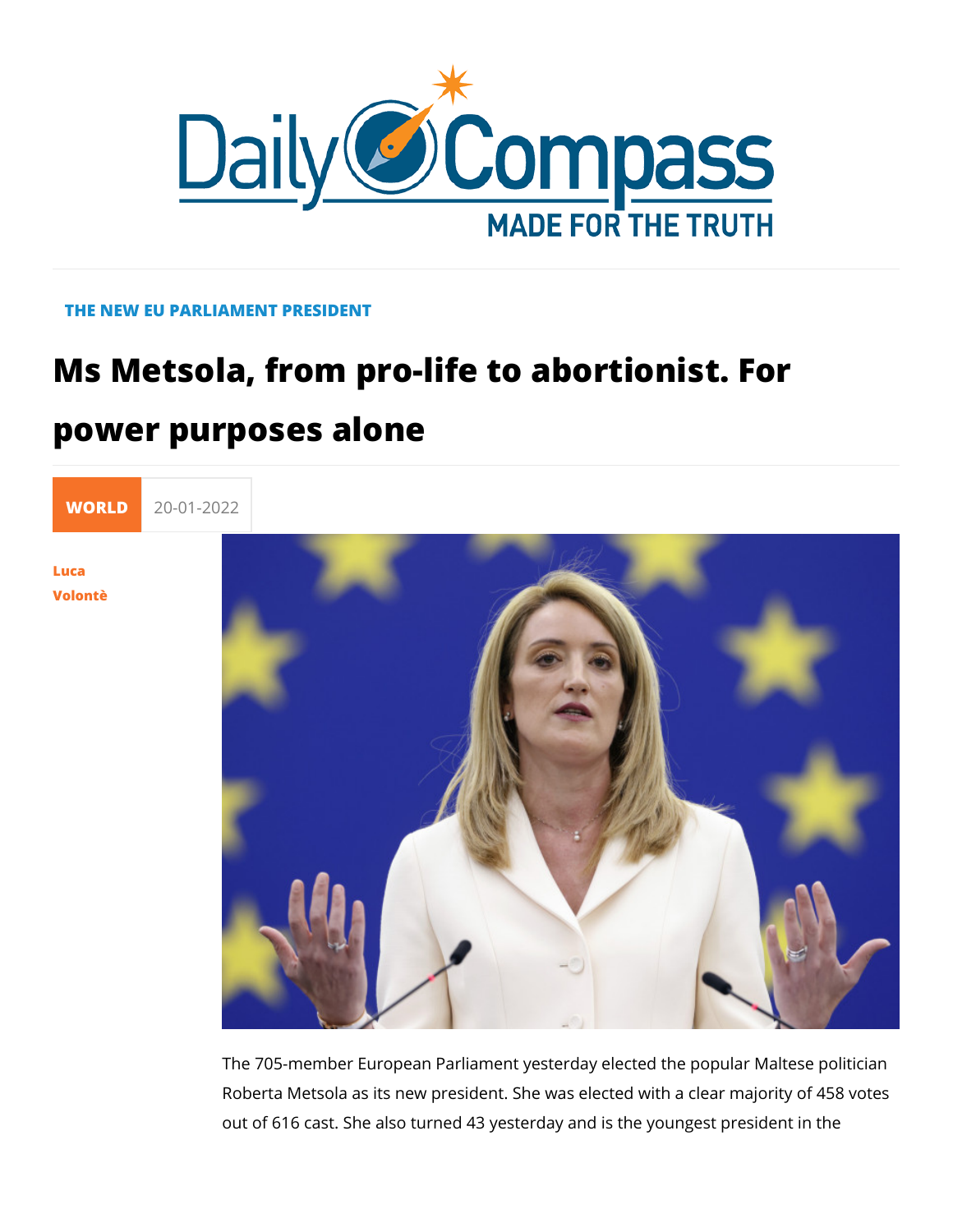history of the European Parliament, and the first woman in the only by Simone Veil and Nicole Fontaine.

Those who evoked the new president s anti-abbation positiquen their minds immediately. In her inaugural speech, she immedia forms of 'nationalism' and, not without a certain amount of am fight against the forces that challenge 'our European values a warning those who seek to destroy Europe, that they had to k [Parliament] is against you . What European values and princip president of the European Parliament understands them - whet the letter of the law (i.e. the Treaties) or those we have seen last few years of exasperated LGBTI and pro-abortion centralis been clarified.

Only time will tell how Ms Metsola will underhstbawned hen ritoilse foolhardy to rejoice over the election of an anti-abortion Cath yesterday. The facts show that Ms Metsola is clearly one of th promoters of gender ideology and LGBTI dogma. Here are a few dotting her political  $\frac{2}{3}$   $\frac{2}{3}$   $\frac{2}{3}$   $\frac{2}{3}$   $\frac{2}{3}$   $\frac{2}{3}$   $\frac{2}{3}$   $\frac{2}{3}$   $\frac{2}{3}$   $\frac{2}{3}$   $\frac{2}{3}$   $\frac{2}{3}$   $\frac{2}{3}$   $\frac{2}{3}$   $\frac{2}{3}$   $\frac{2}{3}$   $\frac{2}{3}$   $\frac{2}{3}$   $\frac{2}{3}$   $\frac{2}{3}$  chair of the LGBTI Intergroup), Commissioner Vera Jourovà, se undersecretaries, she had taken part in the conference on the Rights organised by ILGA Europe (a LGBTI lobby) and the Finn the Council of the European Union ; a few months earlier she  $\vert$ Manifesto of LGBTI Commitments', as she had done in the 200. no coincidence that the socialist leaders accepted to support I for a commitment on political priorities with the E[PP](https://www.euronews.com/2022/01/18/anti-abortion-mep-roberta-metsola-favourite-for-european-parliament-presidency) end helene 14 posts of vice-president of the Parliament, as well as the he Committee Chairmen, a key position traditionally held by the E among the various committees of the Parliament and indirectly of the work of the Assembly.

Everything is clearGBtToblogmas and opposition against Christian countries will only inionretheenext two and a half years. Ms Mets presumably do neither more nor less than what David Sassoli d office. President Ursula von der Leyen, Commissioners Helena Franz Timmermans can be sure they have an ally. The coopera stronger, precisely because of the overwhelming power granted parliamentary committees, where dossiers and resolutions are